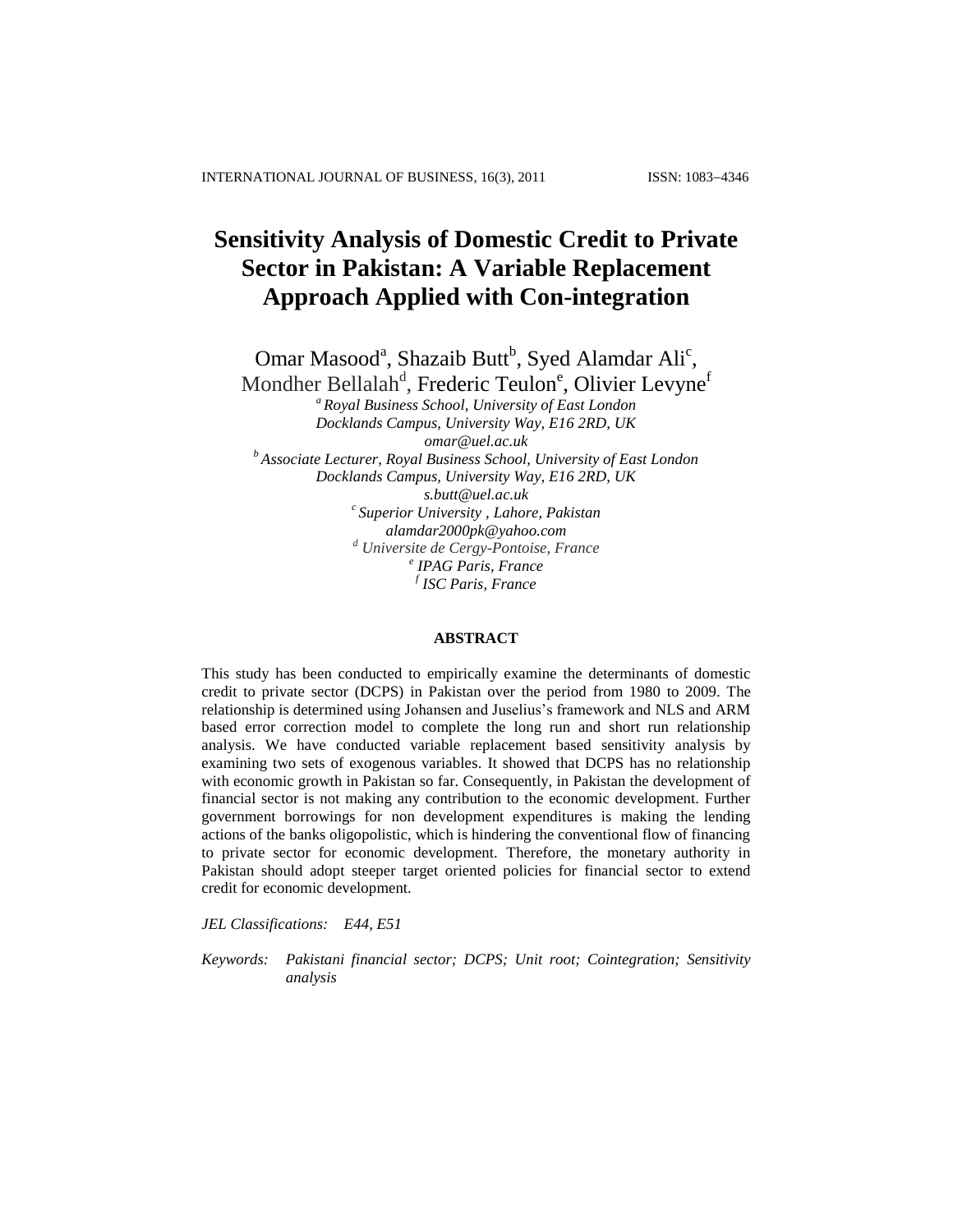## **I. INTRODUCTION**

For determination of Domestic Credit to Private Sector (DCPS) empirical studies focus on GDP, interest rates, and price indices in any form (Backe and Zumer, 2004). A common result of such research works so far is that the interest rates and national income are the most dominant variables that can explain DCPS (Backe and Zumer, 2004). Further, while discussing the relation between Finance and Income inequality (Clarke et al, 2002) states that the inequality decreases as the provision of finance increases in the economy.

Pakistani Financial Sector has been pushed in an awkward direction due to political uncertainties occurring in Pakistan during the last 30 years in comparison with the international trends in Financial Sector. While the "works" done so far reveal that the level of financial development can significantly predict economic growth (King and Levine, 1993; Levine and Zervos, 1998; Neusser and Kugler, 1998; Rousseau and Wachtel, 1998; Levine et al, 2000), but there are no "works" available about analysis of DCPS in Pakistan which examine the existence of similar relationships. It is therefore quite relevant to study the dynamics of DCPS in Pakistani economy and find out the variables that affect DCPS as exogenous factors; in doing so we will also endeavor to analyze whether there exists any relationship between the development of the economy and the growth in DCPS.

Therefore, we have the following objectives for the purpose of our study: Whether there exists any relationship between economic development and DCPS in Pakistan? In doing so we will also examine the following additional issues relating to DCPS in Pakistan:

- What contributes more to GDP; Economic Development or Financial Performance?
- As a country where government borrowings dominate the financial sector lending abilities, we will also examine the impact of government borrowing impact on DCPS in Pakistan?

The above questions are significant for the reason that in Pakistan the Financial Sector has shown significant developments during the last ten years, despite the fact that the country's economic development is at its minimal and the government borrowings have been increased manifold (SBP, 2010). For similar situations in their studies (Backe and Zumer, 2004) argued that such financial expansion would erode gradually if the underlying economic development fails to trigger at the same rate. Therefore, for examining such relationships it appears relevant to initiate some co-integrated analysis to study how the DCPS relationship varies in the short run and in the long run with respect to inclusion and exclusion of certain variables in a specific model.

## **II. LITERATURE REVIEW**

Loans to private sector are characterized by many factors over and above its interest rates (Baltensperger, 1976; Field and Torero, 2006). The abilities of the Financial Institutions to make DCPS therefore can also get stretched and eventually adversely affected if the underlying economic growth is not accompanied with it (Backe and Zumer, 2004).In some countries the growth of DCPS has left positive impacts on economic and financial growth therefore the literature relating to such developments also provides a base for this study. An analysis of the literature available in the areas as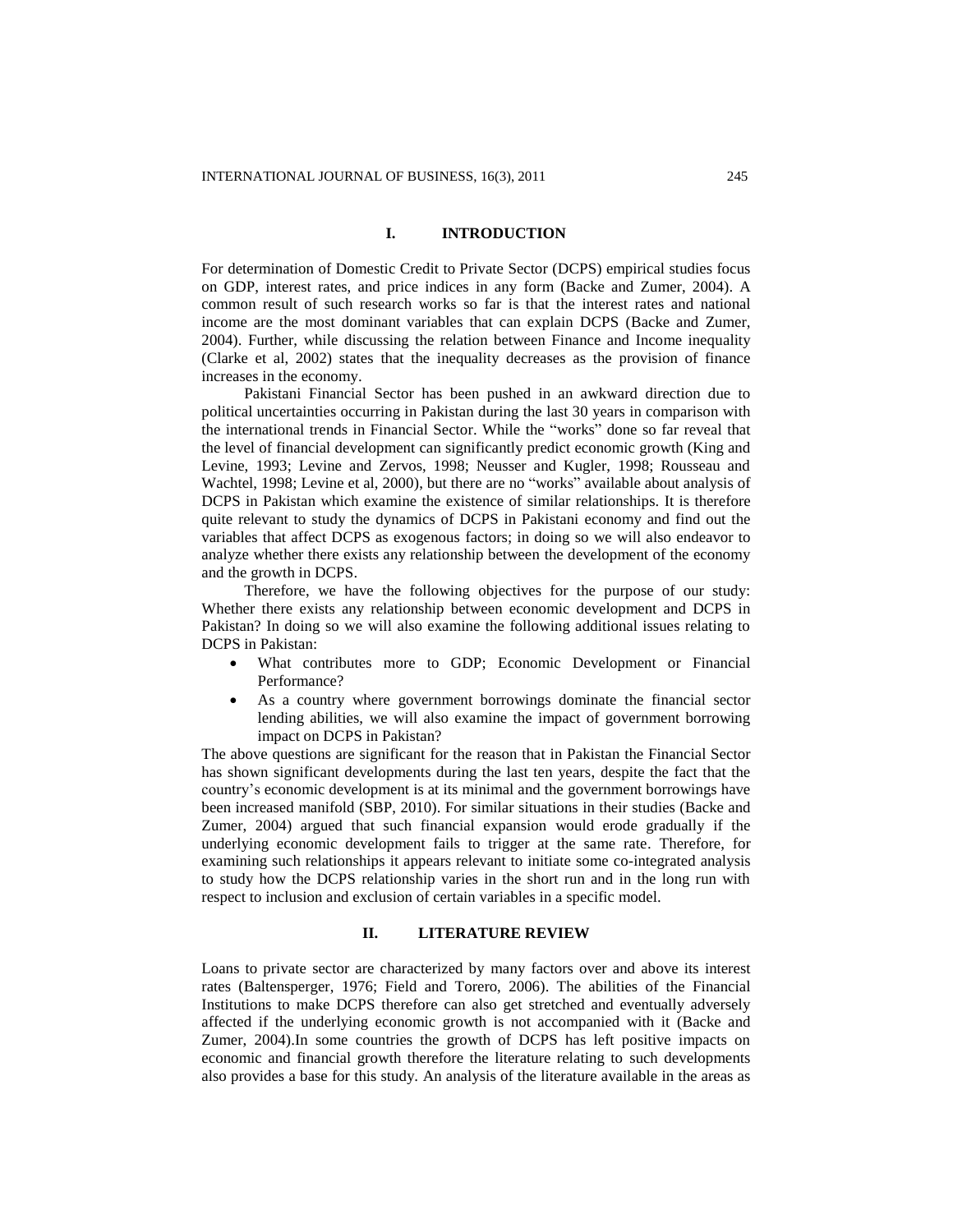indicated above also shows that many studies have been made only by including the non financial variables like GDP, price indices, etc., to predict the relationship between the financial development and economic growth without considering the variables that relate directly to the financial sector.

As regards the finance-growth relationship, certain propositions state a positive relationship between financial sector development and GDP growth (Terrones and Mendoza, 2004; Mooslechner, 2003). While conducting such studies during the phases of credit expansions, prominent studies emphasize many activities, such as "(i) real business cycles caused by technological or terms-of-trade shocks (with highly procyclical output elasticity of credit demand), (ii) financial liberalization of an initially repressed financial system, (iii) capital inflows triggered by external factors, and (iv) wealth shocks originating e.g., from comprehensive structural reforms" (Gourinchas et al., 2001). Furthermore, politically driven policies such as exchange rate-based stabilizations also contribute in accelerating credit expansions by blowing up a weak consumption expansion trend (Calvo and Vegh, 1999).

Most of the work done on DCPS is in high income countries where main findings rest upon income and interest rates as exogenous variables of DCPS. Although they do consider that the supply of money affects DCPS but the strong relation there comes out to be with output in the long run. The studies state that DCPS-to-GDP has a significant positive correlation with GDP. This process is termed in financial literature as "financial deepening". Concerning the researches on credit supply, studies have looked into the prevalence and the significance of the credit channel for a range of countries, using both macro and micro data. Although the findings take many dimensions, yet many researches including some papers on CEE countries reveal facts in favor of the credit channel. About the positive relations between finance and growth, pragmatic work has studied the direction of causality; where much of the findings are about financial deepening which stimulate economic development (Beck et al., 2000).

The significance of domestic credit to private sector is also relevant while conducting research on financial crises and in particular while discussing their forecasting; also such rapid increases in DCPS has been observed as a pivotal factor for financial crises. Although many financial crises also initiate economic depressions however, one cannot conclude from this literature that lending booms typically lead to financial crises. As Gourinchas et al. (2001) point out, "while the conditional probability of a lending boom occurring before a financial crisis may be quite high, this does not tell much about the converse, i.e., the conditional probability that a financial crisis will follow a lending boom". In this regard we have evidences from analysis of DCPS in Pakistan during the period from 2001-2007 when the interest rates were at its minimum and the DCPS in Pakistan was booming and during the period 2008-2009 when the interest rates are on the rise and DCPS and economic growth are decreasing yet the financial sector has evidenced growth during both these periods (SBP, 2010).

In Pakistan DCPS has slowed down over the last two years due to very heavy public sector borrowings (SBP, 2010). Eventually, dynamics behind DCPS are expected to be low for quite some time as liquidity hindrances on economic segments which will not receive credit (small and medium-sized enterprises, households) are expected to increase. Further, the debt levels in such sectors are not expected to benefit which is not rationale from an intertemporal perspective. Therefore, in the longer run, DCPS expansion is expected to be mainly driven by the convergence process in per capita GDP terms (Backe and Zumer, 2004).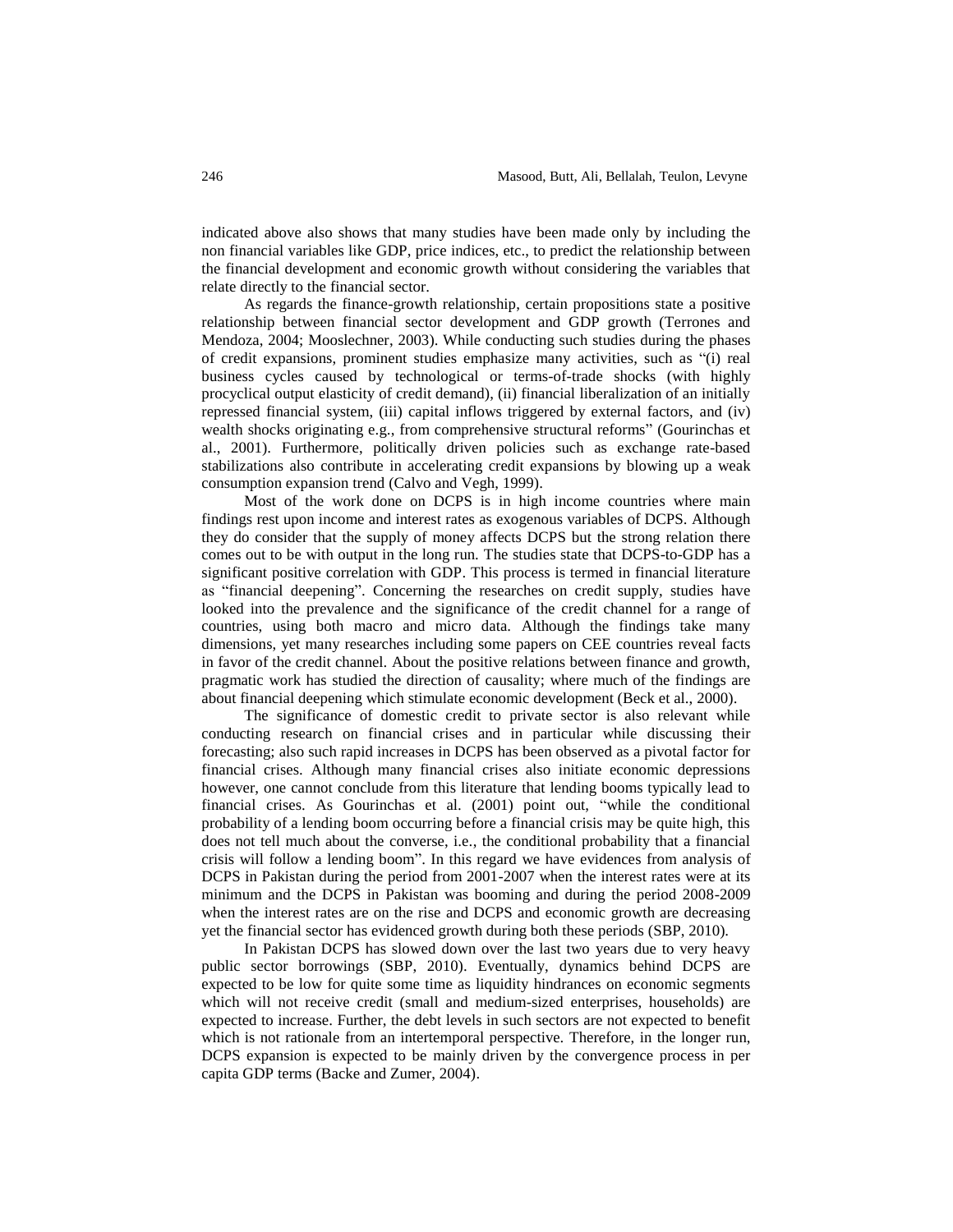IMF working paper (WP/10/49) emphasizes that the financial sector attempts to reduce the cost of capital and encourages the efficient distribution of capital which helps promote the DCPS. Commenting on the financial anomaly Rajan and Zingales (1998) stated that the firms receiving majority of their operational fundings from financial institutions do not expand normally in the economies which are financially developed. Fisman and Love (2004) in their studies stated similar results in the short run horizon which pointed that the, development of financial sector helps in the redistribution of finances to industries which have high growth rates. Hartman et al. (2007) while stating results of his study wrote that the capital reallocation should not be underestimated as it is a driving force of financial development in most of the studies. According to of Hsieh and Klenow (2009), the achievements of the high performers of last decade mainly China and India are credited to the reassignment of financial resources from lesser to higher productive sectors.

What would be the importance of financial development for economic growth? The empirical literature available provides multiple viewpoints emphasizing that a financial system that performs well encourages competition, lessens and reassigns the cost of capital and capital efficiency respectively. In the economies which are financially developed, innovation also becomes higher than their counterparts in less developed economies which also yield higher returns. The large impact of capital reassignment in quantitative terms observed by Hsieh and Klenow (2009) also support the views of higher returns as stated hereinabove.

All the above researches focus on the analysis of availability of credit to domestic sector using different variables and techniques but there is no research available that takes into account financial and non financial variables at the same time and also studies sensitivity of the model with respect to inclusion or exclusion of variables specifically in Pakistan. Our methodology of this research is therefore hereunder:

#### **III. METHODOLOGY**

#### **A. Econometric Models**

Model to be evaluated:

$$
logDCPS = a_0 + a_1 logIND_VA + a_2 logM2 + a_3 logT_TADE + \varepsilon
$$
 (1)

Basic alternative models to be evaluated for sensitivity of DCPS to change in variables**:**

$$
logDCPS = a_0 + a_1 logCPT + a_2 logGDP + a_3 logGDS + \varepsilon
$$
 (2)

$$
logDCPS = a_0 + a_1 logGDP + a_2 logIND\_VA + a_3 logLM2 + \epsilon
$$
 (3)

Definitions of the Variables: DCPS = domestic credit to private sector; IND VA = industrial value addition;  $M2$  = supply of money;  $T_TRADE$  = total trade of import and export; GDP = gross domestic product; GDS = gross domestic savings; DCPT = domestic debt to public sector; and  $\varepsilon$  =The Error Term

# **B. Econometric Methodology**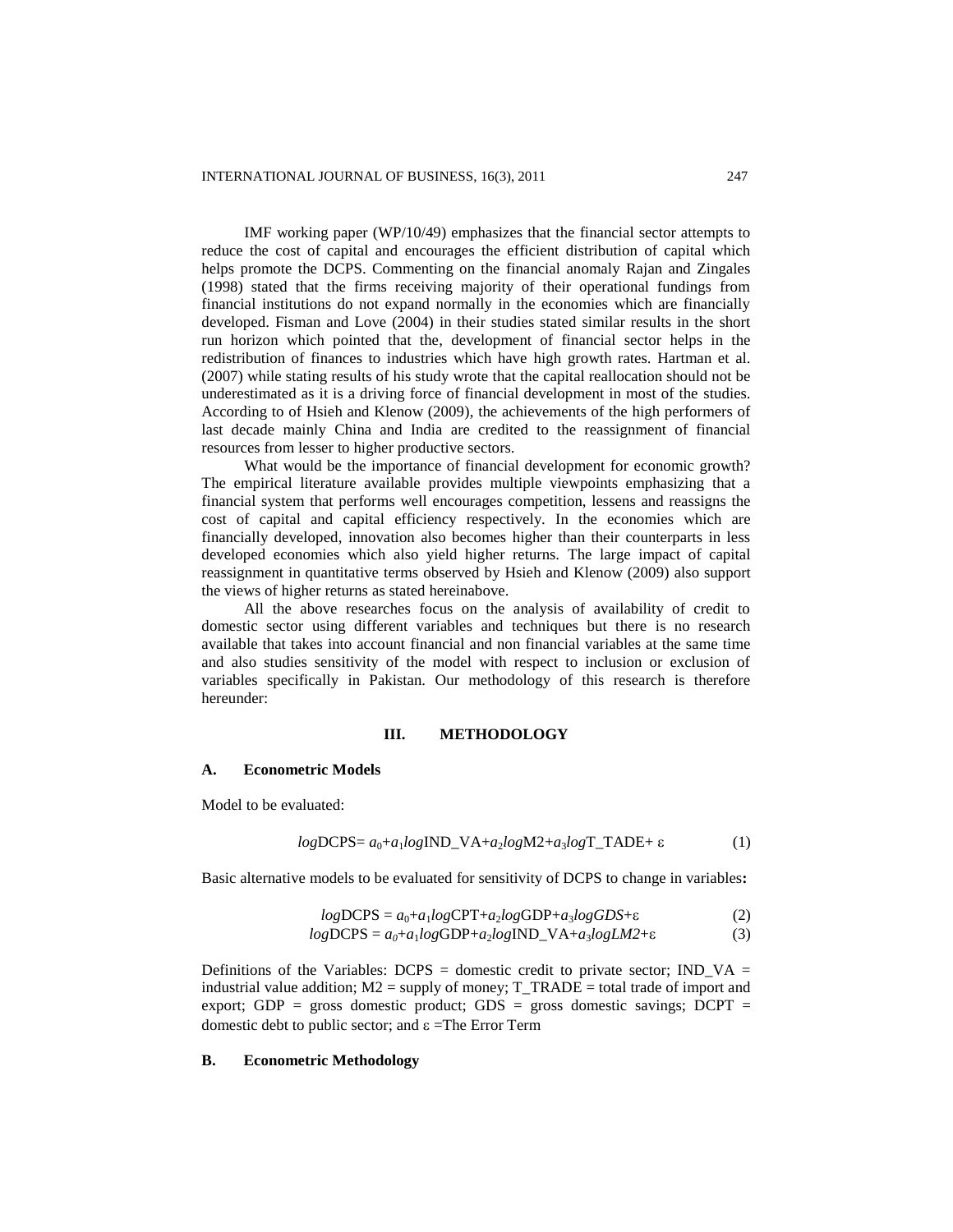#### **1. Unit Root Tests**

The first step in error correction model is to determine whether the variables under consideration are stationary or not since most macro economic variables are not stationary, that is, they tend to exhibit a determine and/or deterministic and/or stochastic trend. In this paper we have applied Augmented Dicky-Fuller (ADF, 1979) test to check the order of integration. However, for the purpose of our research we have taken the logs of data before taking unit root tests.

### **2. Co-integration**

After evaluating stationarity of each variable and specifying optimal lag length, the next step is to find out whether they are co-integrated or not, using Johansen and Juselius's (1990) framework. To carry out this test have to formulate the following mode as indicated in Equation (4):

$$
Y_{t} = \Gamma 1(L)Y_{t-1} + \Gamma 2(L)Y_{t-1} + \dots \Gamma_{p}(L)Y_{t-1} + \varepsilon_{t-p}
$$
\n(4)

where  $Y_t$  represents independent variables where applicable, is a column vector and Γi(L) with i=1,..,p is a lag operator,  $ε$  is the white noise residual of mean and constant variance. The order of the model, p must be determined in advance using Schwartz Information Criterion (SIC). The null hypothesis that there is a fewer co integrating vectors have be tested using Maximal Eigen Value Test.

#### **3. Maximal Eigenvalue**

This test evaluates the null hypothesis  $H_0$ : r=r<sub>0</sub> against  $H_A$ :r=r<sub>0</sub>+1 using Equation (5):

$$
\varepsilon_{\text{max}} = -T \ln \left( 1 - \lambda_{r+1} \right) \tag{5}
$$

In this test the null hypothesis of r co integrating vectors is tested against the alternative of r+1 co-integrating vectors.

#### **C. Error Correction Model**

In order to calculate the long term relationship among the variables of the model NLS and ARMA least squares techniques have been used to construct Error correction model which was used by Sargan (1964) and thereafter by Engle and Granger (1987). After confirmation of co-integration in the first stage the lag order of the variables will be selected using  $R^2$ , or Akaike Information Criteria, or Schwarz Bayesian Criteria or by Hannan-Quin Criteria. In the next step of the determination of the lag order, coefficients of the model for long run have been estimated and then estimations are carried out followed by the Error Correction Model (ECM), using the following ECM Equation (6) where  $\zeta$  is the error correcting term:

$$
\Delta LDCPS = a_1 logIND_VA + a_2 logM2 + a_3 logT_TADE + \zeta (LDCPS_{t-1} - \beta_0 - \beta_1 LIND_V_{t-1} - \beta_2 LM2_{t-1} - \beta_3 LT_Trade_{t-1})
$$
\n(6)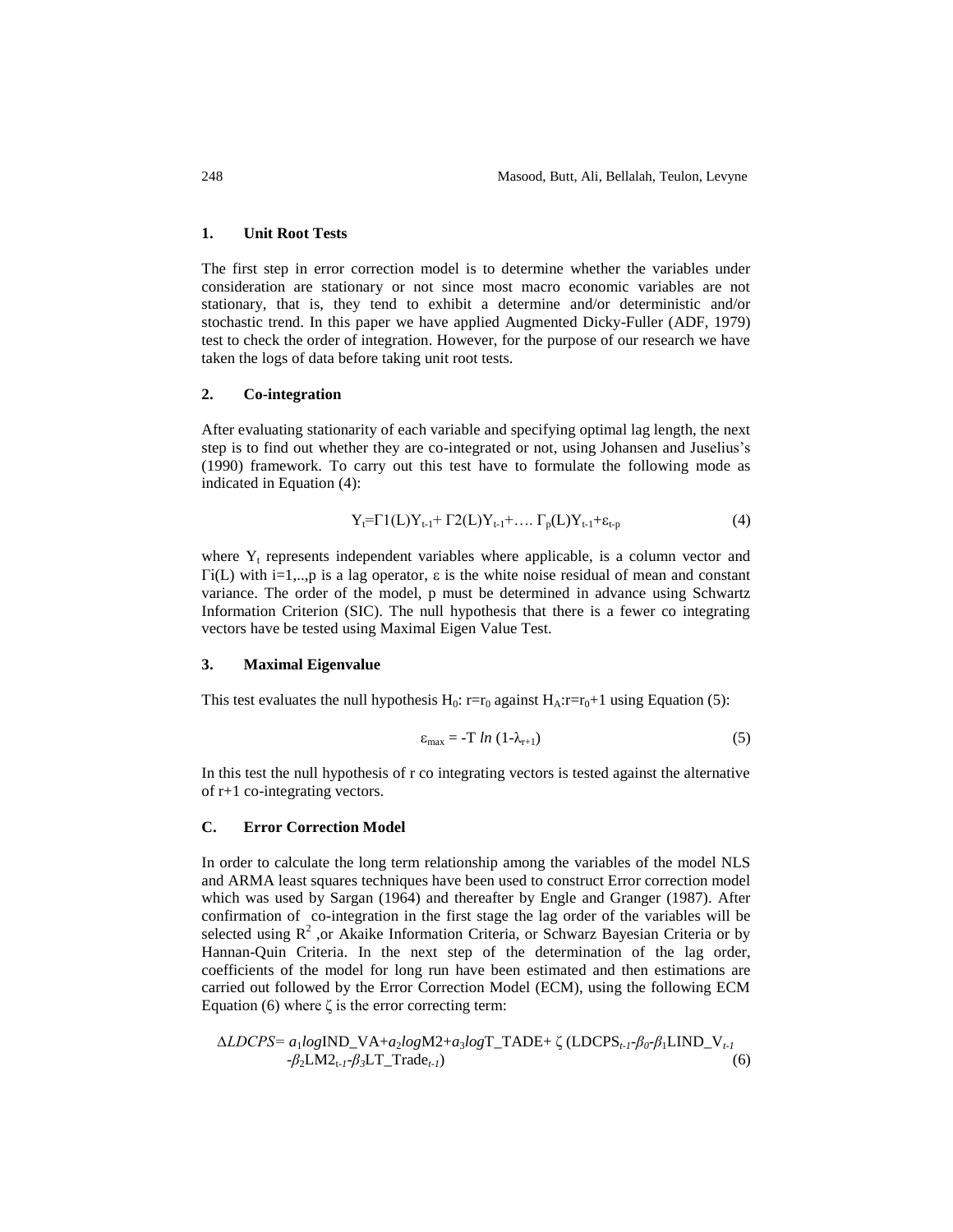# **1. Collection of Data**

The study uses annual data on domestic credit to private sector, gross domestic product, gross domestic savings, money supply (M2), domestic credit to public sector and total trade for the period 1980-2009. The data obtained from World Development Indicators of World Bank 2010. All the variables are in Pak Rupees.

# **2. Results and Interpretation**

The first step in determining long run relationship using error correction model is to check that whether the variables under consideration are stationary or not. A univariate analysis of each variable is carried out to check the stationarity properties of the data. Tables 1 and 2 present the results from Dickey-Fuller (ADF) test statistics for the log levels and first differences of logs of the variables domestic credit to private sector, industrial value addition, money supply (M2), total trade, gross domestic product, gross domestic savings and domestic credit to public sector, respectively. According to the results shown in Table 1, the tests indicate that the level of the series contains a unit root. In order to make the data stationary, unit root tests are re-run by taking first difference of the series. Results reported in Table 2 show that first difference series are stationary in first difference form. The series are in level form at  $I(0)$  and in  $1<sup>st</sup>$ difference form they are I(1) (Engle and Granger, 1987). The results of stationarity tests are given in Table 1 and 2 hereunder:

| Variables          | ADF               | C.V(5%)   |
|--------------------|-------------------|-----------|
| <b>LDCPS</b>       | 0.6103(0.9873)    | $-2.9677$ |
| <b>LIND VA</b>     | $-1.5875(0.4719)$ | $-3.0048$ |
| LM2                | $-0.6563(0.8419)$ | $-2.9718$ |
| <b>LT TRADE</b>    | 0.9491(0.9948)    | $-2.9677$ |
| <b>GDP</b>         | 0.6774(0.9895)    | $-2.9677$ |
| <b>GDS</b>         | $-1.7071(0.4165)$ | $-2.9762$ |
| <b>LCPT</b>        | $-0.6651(0.8402)$ | $-2.9677$ |
| .<br><b>AF 111</b> | . .               |           |

**Table 1** Augmented Dicky-Fuller tests: Level series

Null hypothesis is that the series has a unit root.

| Table 2                                        |
|------------------------------------------------|
| Augmented Dicky-Fuller tests: $1st$ difference |

| Variables    | ADF                | C.V(5%)   |
|--------------|--------------------|-----------|
| <b>LDCPS</b> | $-4.4687*(0.0015)$ | $-2.9718$ |
| LIND VA      | $-2.9955*(0.0476)$ | $-2.9718$ |
| LM2          | $-3.7105*(0.0095)$ | $-2.9718$ |
| LT TRADE     | $-5.2671*(0.002)$  | $-2.9718$ |
| <b>GDP</b>   | $-4.5433*(0.0013)$ | $-2.9762$ |
| <b>GDS</b>   | $-6.4756*(0.0000)$ | $-2.9718$ |
| <b>LCPT</b>  | $-4.5565*(0.0012)$ | $-2.9618$ |

\* denoted rejection of null hypothesis at 5% level of significance.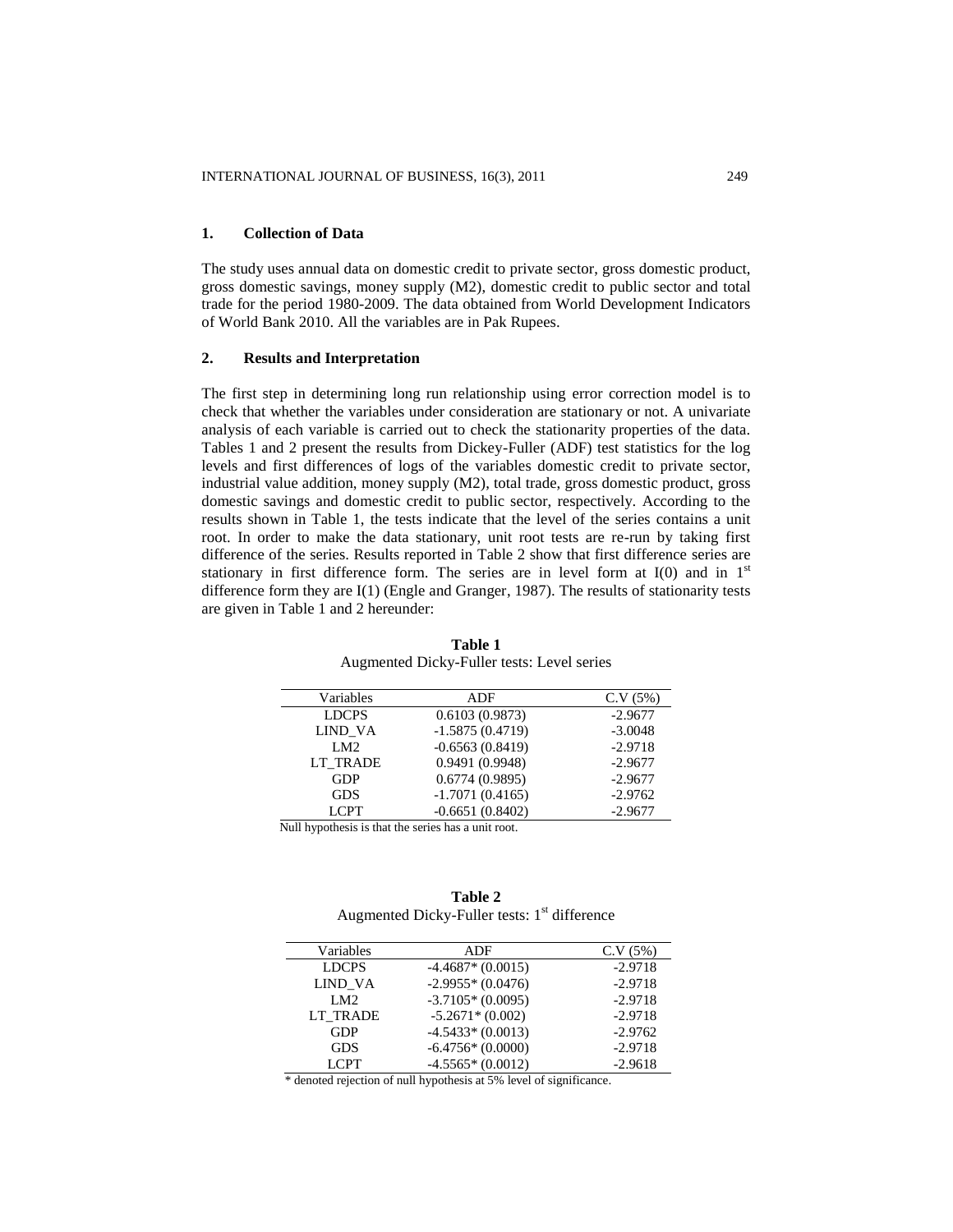## **3. Testing for Co-integration**

Having established that all the variables in the study are integrated of order one, i.e., I (1), the second step is to test whether they are co-integrated or not (Engel and Granger, 1987). For this purpose Johansen likelihood co-integration is applied. To proceed further in the application of Johansen's test lag length has been considered as 1.

| Hypothesized   | Eigenvalues                 | Maximum Eigen    | 5% CV   |
|----------------|-----------------------------|------------------|---------|
| No. of $CE(s)$ |                             | <b>Statistic</b> |         |
| None $*$       | 0.7387                      | 36.2343          | 28.5881 |
| At most 1      | 0.4606                      | 16.6675          | 22.2996 |
| At most 2      | 0.2872                      | 9.1438           | 15.8921 |
| At most 3      | 0.1430                      | 3.885            | 9.1645  |
|                | $\sim$ $\sim$ $\sim$ $\sim$ | $\cdot$ .        |         |

**Table 3** Johansen co-integration test

\* at None indicates only 1 co- integrating equation.

The estimated co integrating relationship and standard errors are given in Equation (8) below:

# *logDCPS=-0.033899-1.123972logLIND\_VA+1.431781logM2 +0.836699logLT\_TRADE* (8) S.E=(0.01813)(0.42760)(0.28349)(0.20985)

Johansen co-integration results are reported in Table 3. Results of maximal Eigen value tests suggest the existence of unique co-integrating relationship among the variables under consideration at 5% level of significance. This implies that the series under consideration are driven by at least one common trend. This represents the existing relationship among domestic credit to public sector, industrial value addition, money supply (M2) and total trade is not spurious.

Equation (8) above exhibits the normalized and co-integrating variables. The signs of the variables are also in line with the economic theory except the sign of industrial value addition, which was also expected to be positive. The reason for such negative relationship might be higher cost of funds resulting from tacit collusion among Financial Institutions. This appears also true in Pakistani context where the focus of Central Bank is firstly on protecting Financial Sector due to the fact that they are the only sector showing progress, and secondly in generating funds for government operations. Also the effect of the magnitude of money supply (M2) on DCPS is higher than any other variable in the model which reflects that the ability of the Banks to finance private sector depends heavily on the supply of money in the country. An interesting fact about the negative relationship of DCPS with industrial value addition and positive relationship with total volume of trade which suggests that Banks are not willing to finance industrial production but are rather interested in financing trade as one of the prime area of their business. From this we can also infer that tendency in Pakistan economy towards using imported goods is increasing.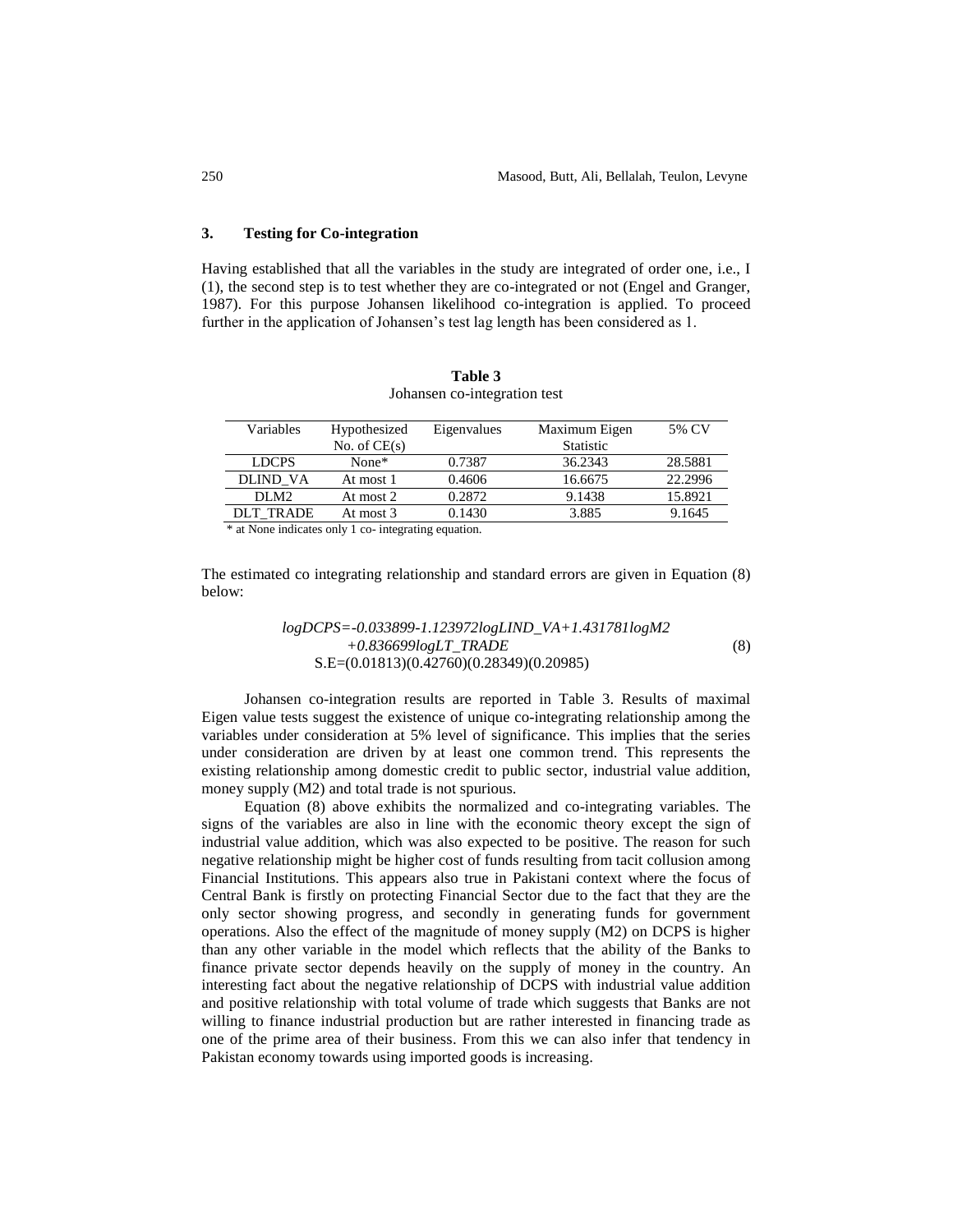| Variables | Coefficients | <b>Standard Error</b> | t-Values  |
|-----------|--------------|-----------------------|-----------|
| ALIND VA  | 0.3219       | 0.3383                | 0.9515    |
| ALM2.     | 0.2393       | 0.2382                | 1.0046    |
| ALT TRADE | 0.3035       | 0.1461                | 2.5651    |
| $EC(-1)$  | $-0.3693$    | 0.1779                | $-2.0753$ |
| Constant  | 2.0082       | 1.2721                | 1.5786    |

**Table 4** Table of error correction model

 $R^2 = 0.4844$ ; F Statistic = 2.8191; Probability = 0.0309; DW Stat = 2.2494

The results of the error correction model in Table 4 above reveal that our model is a good fit as the value of error correcting term EC(-1) is negative and significant at 5% level of significance which means that our model is convergent. Further -0.3693 value of EC (-1) shows that error in our model will be removed in 3 periods with 36.93% approx of the values will converge in  $1<sup>st</sup>$  time period and the remaining 63.07% will converge in next two periods. Also the value of  $\mathbb{R}^2$  shows that our model is able to predict 48.44% dependence of DCPS on the exogenous variables which we have chosen for our study. The overall relationship of this error correcting model is also significant at 5% level of significance as the value of F statistic is within acceptable range with its probability at 0.0309. Further, Durbin Watson test statistic is also important which is near 2 and is also within its acceptable range.

## **4. Sensitivity Analysis**

We have also checked the sensitivity of our model by analyzing the effects of two sets of exogenous variables in order to find out the results of the long term relationship of our dependent variable with the growth of our economy. The first set of exogenous variables was domestic debt to public sector, gross domestic product and gross domestic savings. These variables represent economic development and government financing for the purpose of the economy. According to the results in Table 5 it has been observed that although the value of EC (-1) is still convergent and significant at 5% level of confidence. The value of  $R^2$  has been reduced by more than 20% from 48.44% to 37.11%. The value of F statistic has also been reduced to 1.7704 which is also not significant at 5% level of confidence. The second set of exogenous variables was gross domestic product, industrial value addition and supply of money. In other words we have now included only variable representing economic development in our model. According to the results given in Table 6 it has been observed that although the overall relationship represented by F statistic 2.6268 is significant, however, the value of error correcting term is insignificant.

## **IV. CONCLUSION**

The objective of this paper was to empirically examine whether there exists any relationship between domestic credit to private sector and economic development in Pakistan. As a corollary to our main objective we have also conducted sensitivity analysis of relationship with certain financial and non financial variables.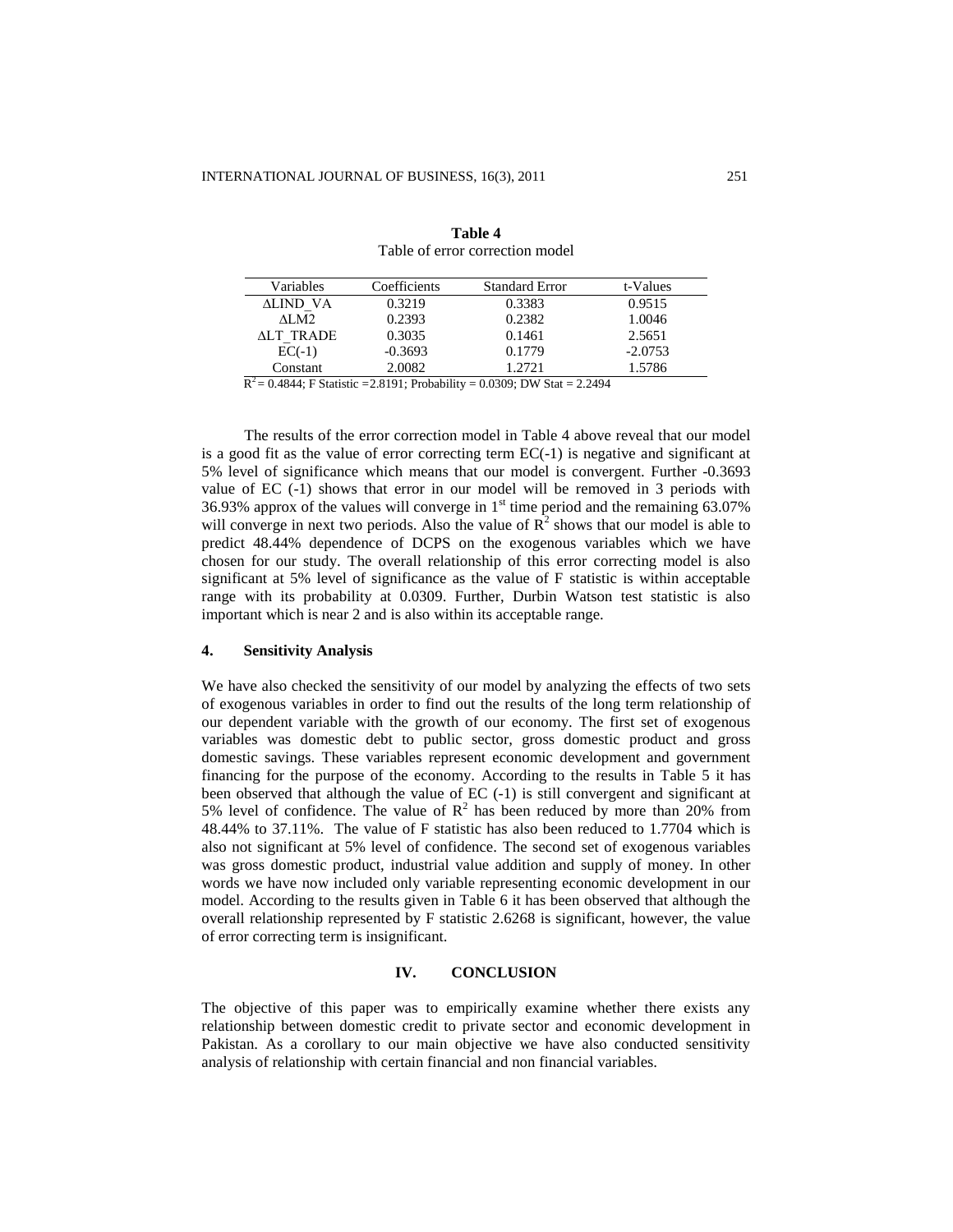| Variables | Coefficients | <b>Standard Error</b> | t-Values  |
|-----------|--------------|-----------------------|-----------|
| ALDCPT    | 0.0758       | 0.1277                | 0.5936    |
| ALGDP.    | 0.6517       | 0.2818                | 2.3126    |
| ALGDS.    | $-0.0918$    | 0.0725                | $-1.2666$ |
| $EC(-1)$  | $-0.3692$    | 0.1781                | $-2.0720$ |
| Constant  | $-0.4046$    | 0.4519                | $-0.8952$ |
|           |              |                       |           |

| Table 5                          |  |  |  |  |
|----------------------------------|--|--|--|--|
| Results for sensitivity analysis |  |  |  |  |

 $R^2 = 0.3711$ ; F Statistic = 1.7704; Probability = 0.1467

| Table 6                          |  |  |  |  |
|----------------------------------|--|--|--|--|
| Results for sensitivity analysis |  |  |  |  |

| Variables | Coefficients | <b>Standard Error</b> | <b>T-Values</b> |
|-----------|--------------|-----------------------|-----------------|
| ALGDP     | 0.6603       | 0.2575                | 2.5636          |
| ALIND VA  | 0.2896       | 0.3594                | 0.8057          |
| ALM2      | 0.5161       | 0.2453                | 2.1036          |
| $EC(-1)$  | $-0.1669$    | 0.1585                | $-1.0526$       |
| Constant  | 1.8360       | 1.2915                | 1.4215          |
|           |              |                       |                 |

 $R^2 = 0.4668$ ; F Statistic = 2.6268; Probability = 0.0408

Using Johansen's multivariate approach to co-integration findings suggest that domestic credit to private sector is co-integrated with industrial value addition, money supply (M2), and total volume of trade. The long run relationship is determined using NLS and ARMA error correction model. The test results indicate that the model is convergent and it indicates more than 36.93% of the values in  $1<sup>st</sup>$  period.

In the sensitivity analysis of our model we first took variables that represent economic development and government financing for the purpose of the economy. It has been observed that the growth in domestic credit is not supported by the growth in the economy, because our alternative model shows insignificant F statistic. In another sensitivity analysis we included only one variable that represents economic development in our model. This made the error correcting term very insignificant. This shows very alarming situation as in many research DCPS is used as an indicator of economic development. Also it is evident from our research that the data relating to variables in our basic model basically stem from the operations of the Banks, from where we can infer that the growth in domestic debt to private sector is purely a financial phenomenon and has very low linkages with economic development. This also leads us to the conclusion that the financial sector in Pakistan is economically ineffective and is not contributing towards the economic development of the country. The State Bank of Pakistan's report for September 2010 also shows similar results where it has been reported that the profitability of the banking sector has increased over the years while the growth of the economy has slowed down over the same period (SBP, 2010).

This requires serious policy considerations from the monetary authorities of the country to push steeper targets for FI's for extending credits to private sector. Finally, the government also needs to reduce its borrowings for non development expenditures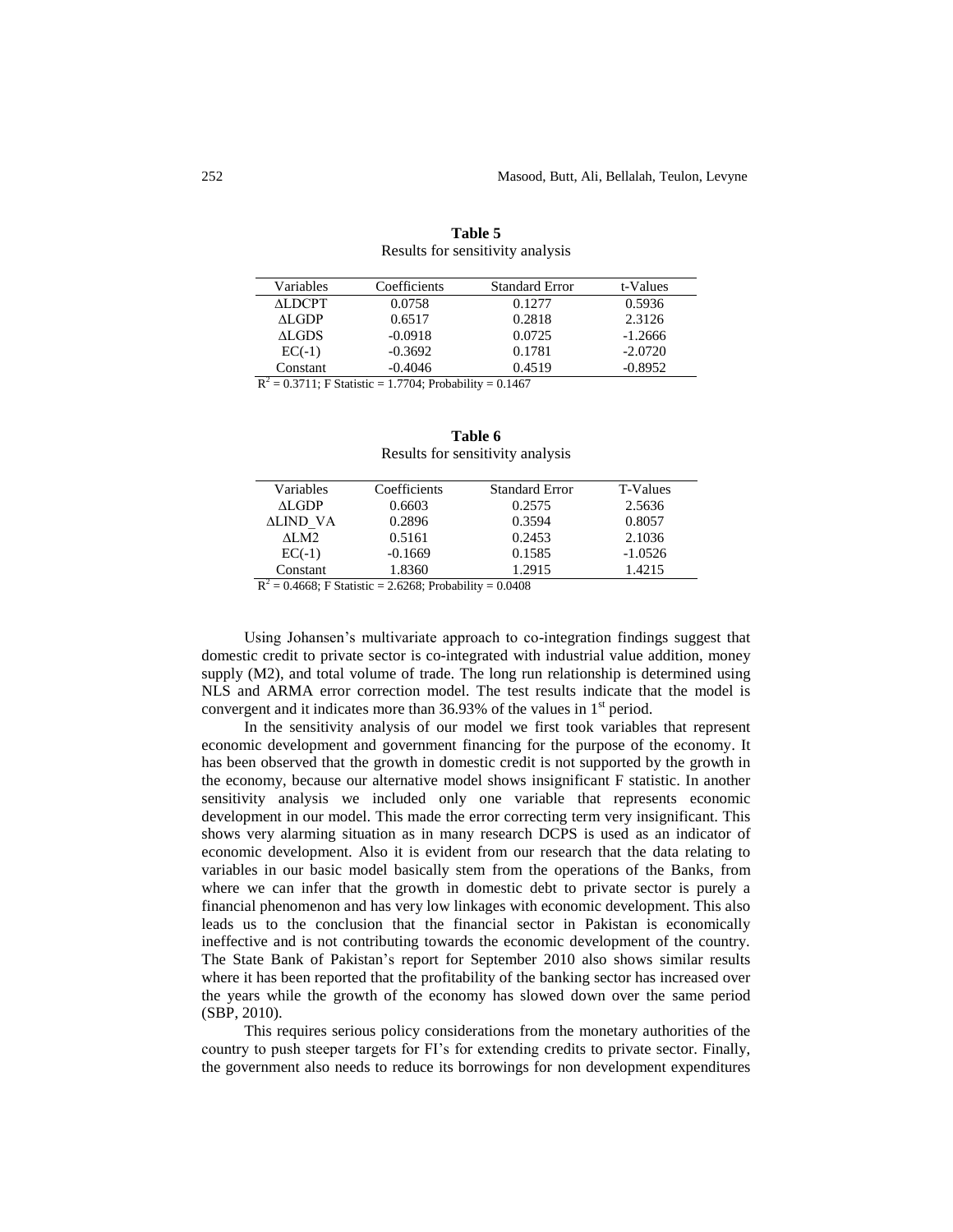which are also a cause of this anomaly in the development of financial sector without economic development which is oligopolistic nature. We can observe from our model that public sector borrowings also have very strange significant positive impact on DCPS, mainly because such borrowings just enable financial institutions to issue loans without considering the development requirements of the country.

#### **REFERENCES**

- Backe, P., and T. Zumer, 2004, "Developments in Credit to the Private Sector in Central and Eastern European EU Member States: Emerging from Financial Repression -A Comparative Overview," *Focus*, ceec.oenb.at, pp. 83-109.
- Baltensperger, E., 1976, "The Borrower–Lender Relationship, Competitive Equilibrium and the Theory of Hedonic Prices," *American Economic Review*, 66 (3), 401–405.
- Beck, T., R. Levine, and N. Loayza, 2000,"Finance and the Source of Growth," *Journal of Finance and Economics,* 58, 261-300.
- Calvo, G., and C. Vegh, 1999, "Inflation stabilization and BOP Crisis in Developing Countries," *Handbook of Macroeconomics. Amsterdam: North Holland Elsevier*. 1531-1614.
- Dabla-Norris,E., E. Kersting and G. Verdier, 2010, *"*Firm Productivity, Innovation, and Financial Development," IMF Working paper No. WP/10/49.
- Data Source, World Development Indicators 2010 accessed on 5<sup>th</sup> of October 2010.
- Dicky, D. and W.A. Fuller, 1979, "Distribution of the Estimates for Autoregressive Time Series with a Unit Root," *Journal of the American Statistical Association,* vol. 74, pp. 427-31.
- Field, E., M. Torero, 2006, "Do Property Titles Increase Credit Access Among the Urban Poor? Evidence from a Nationwide Titling Program," *Working paper*, Group for Development Analysis, and International Food Policy Research Institute*.*
- Fisman, R., and I. Love, 2004, "Financial Development and Growth in the Short- and Long-Run," *NBER Working Paper* 10236.
- George, R., G. Clarke, R. Cull, and M. Peria, 2001, "Does Foreign Bank Penetration reduce Access to Credit in Developing Countries?" *Evidence from Asking Borrowers, Development Research Group The World Bank,* http: // papers.ssrn.com/abstract=285767.
- Gourinchas, P.-O., R. Valdes, and V.O. Landerretche, 2001, "Lending Booms: Latin America and the World," Working Paper 8249, National Bureau of Economic Research,<http://www.nber.org/papers/w8249>
- Hartmann, P., F. Heider, E. Papaionnou, and M. Lo Duca, 2007, "The Role of Financial Markets and Innovation in Productivity and Growth in Europe," *ECB Occasional Paper* 72.
- Hsieh, C., and P. Klenow, 2009, "Misallocation and Manufacturing TFP in China and India," *Quarterly Journal of Economics*.
- Johansen, S., and K. Juselius, 1990, "Maximum Likelihood Estimation and Inference on Co integration with Application to Demand for Money," *Oxford Bulletin of Economics and Statistics*, Vol, 52, 169-210.
- King, R., and R. Levine, 1993, "Finance and Growth: Schumpeter Might Be Right," *Quarterly Journal of Economics* 108(3), pp. 717-38.
- Levine, R., N. Loayza, and T. Beck, 2000, "Financial Intermediation and Growth: Causality and Causes," *Journal of Monetary Economics* 46, pp.31-77.